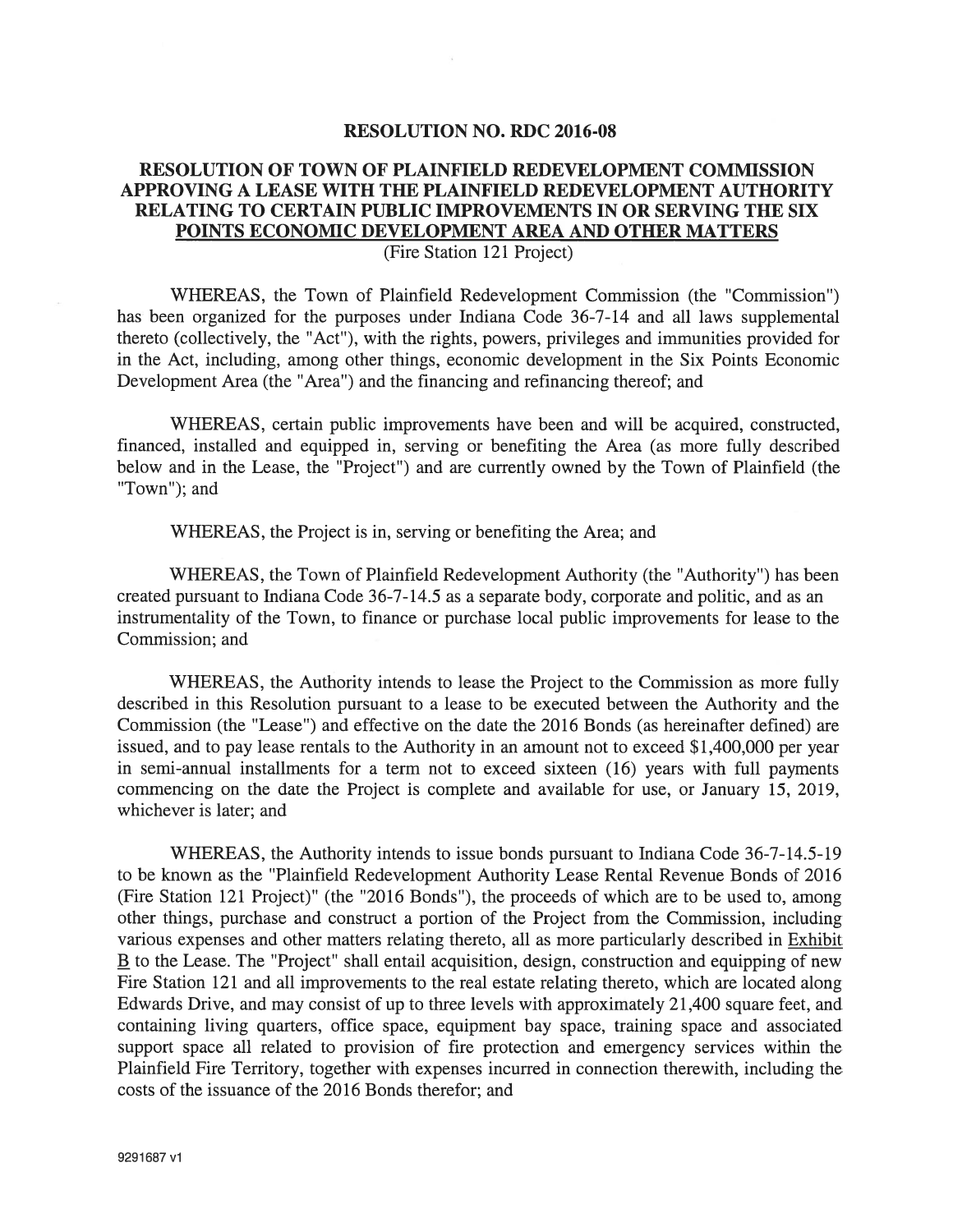WHEREAS, <sup>a</sup> notice of hearing on the proposed Lease was given by publication in the Hendricks County Flyer on August 17, 2016 in accordance with Indiana Code 5-3-1, and such hearing has been held on this day in accordance with such notice; and

WHEREAS, the Commission intends to pay rent to the Authority (the 'Lease Rentals") pursuan<sup>t</sup> to the terms of the Lease, which Lease Rentals shall be payable from the Tax Increment (as defined below) or, to the extent that the Tax Increment is insufficient for such purpose, from <sup>a</sup> special tax levied upon all of the taxable property of the Redevelopment District of the Town of Plainfield, Indiana (the "Special Tax") or other available funds of the Commission; and

WHEREAS, the Commission anticipates that it will not be required to levy the Special Tax because the Commission expects that there will be sufficient funds to pay the Lease Rentals from incremental taxes on real property located in the allocation area for the Six Points Economic Development Area (the "Allocation Area") allocated and deposited in the allocation fund for the Allocation Area (the "Allocation Fund") (such incremental taxes being referred to herein as the "Tax Increment") pursuan<sup>t</sup> to Indiana Code 36-7-14-39, and proceeds from the sale or leasing of property in the Allocation Area under Indiana Code 36-7-14-22 deposited in the Allocation Fund as required by Indiana Code 36-7-14-26, and such other revenues that may be made available to the Commission for such purpose; and

WHEREAS, the Commission will execute the Lease upon approval of this Resolution by the Authority and the Plainfield Town Council, and will cause to be published in the Hendricks County Flyer <sup>a</sup> notice of execution and approval of the Lease, all in accordance with Indiana Code 5-3-1 and Indiana Code 36-7-14-25.2; and

WHEREAS, the Commission will adopt <sup>a</sup> resolution after its execution of the Lease to (i) establish funds and accounts for the paymen<sup>t</sup> of the Lease Rentals owed by the Commission pursuan<sup>t</sup> to the Lease, (ii) pledge Tax Increment to make Lease Rental payments under the Lease, and (iii) covenant to levy the Special Tax in the event such Tax Increment is insufficient to make all required payments under the Lease; and

WHEREAS, the Commission desires to approve and authorize the execution of the Lease; and

WHEREAS, <sup>a</sup> form of the Lease has been presented to this meeting of the Commission; and

WHEREAS, the Commission desires and intends to pledge the Tax Increment to the 2016 Bonds, which pledge shall be on parity with the pledge of Tax Increment with respec<sup>t</sup> to the (i) \$8,990,000 Town of Plainfield, Indiana Taxable Economic Development Revenue Bonds, Series 2003 (Galyan's Project) dated September 16, 2003, and (ii) \$1,545,000 Town of Plainfield, Indiana Tax Increment Revenue Bonds of 2003 dated September 16, 2003, and with any future pledges of the Tax Increment in connection with the issuance and sale of additional bonds payable from the Tax Increment;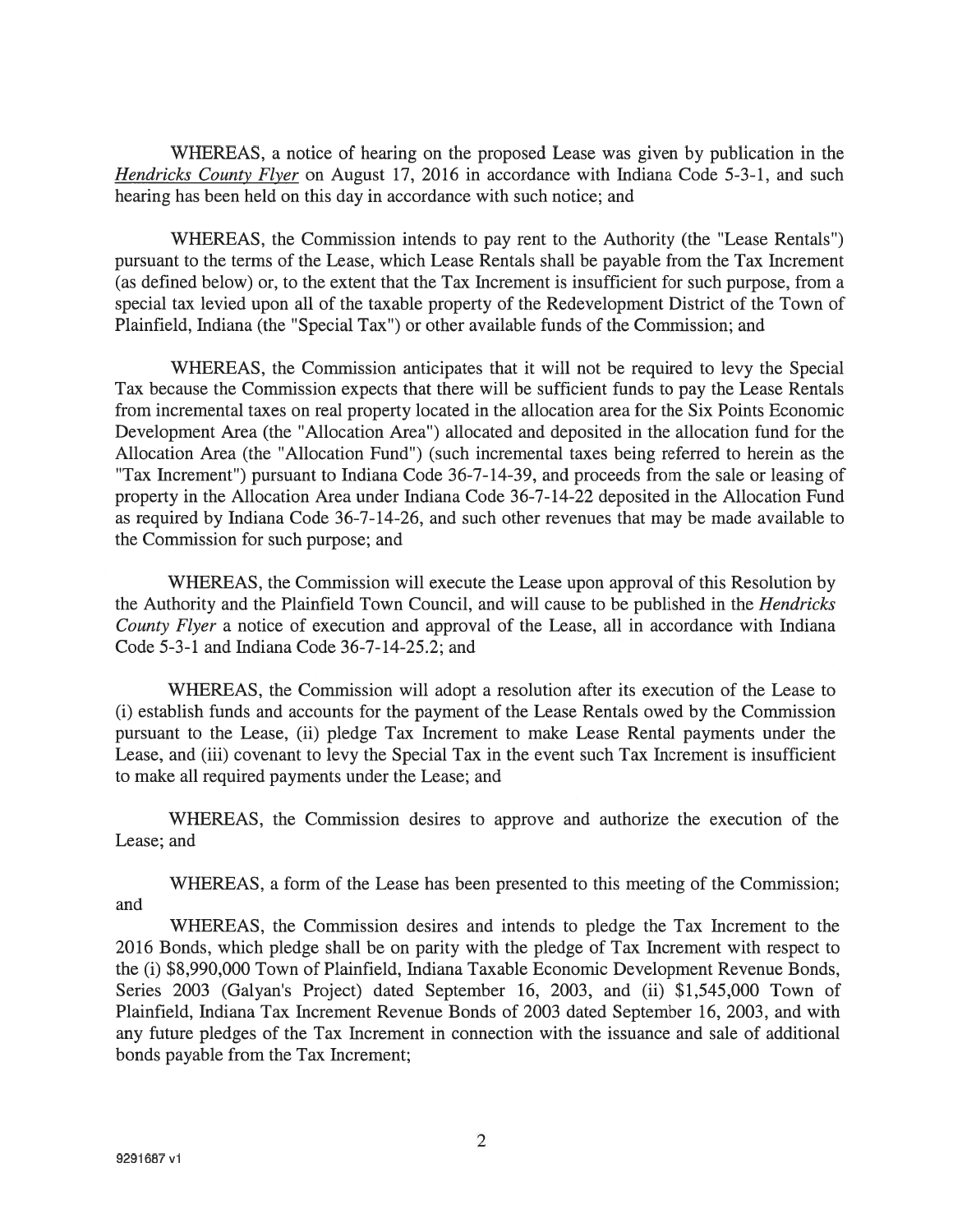NOW, THEREFORE, BE IT RESOLVED by the Town of Plainfield Redevelopment Commission, as follows:

## Section 1. Approval of Lease.

(a) The Commission hereby authorizes the lease of the Project from the Authority and hereby approves the form of Lease presented at this meeting and authorizes the President and Secretary of the Commission to execute, attest, and to deliver the Lease in the form so presented or with such changes as they deem appropriate after approval of the Lease by the Town Council. The Commission finds and determines that (i) the Lease will serve the public purpose of the Town throughout the term of the Lease and is in the best interests of the Town's residents, and (ii) Lease Rentals provided in the Lease is <sup>a</sup> fair and reasonable rental for the Project.

(b) The Lease Rentals to be paid by the Commission, pursuan<sup>t</sup> to the terms of the Lease, at <sup>a</sup> rate not to exceed One Million Four Hundred Thousand Dollars (\$1,400,000.00) per year in semiannual installments for the term as described in the preamble of this Resolution, are fair and reasonable, and the use of the Project throughout the term of the Lease.

(c) The Secretary of the Commission is hereby directed to transmit to the Town Council <sup>a</sup> copy of this Resolution, and the Commission hereby approves and ratifies action taken by the Secretary of the Commission to file with the Town Council an approving resolution for the purpose of the Town Council's finding, prior to the execution of the Lease, that the Lease Rental payments are fair and reasonable and approving the Lease.

Section 2. Not a Controlled Project. The Commission hereby determines that the Project does not constitute <sup>a</sup> "controlled project" as such term is defined by Indiana Code 6-1.1- 20-1.1 because the Commission reasonably expects to pay the Lease Rentals from funds other than property taxes that are exemp<sup>t</sup> from the levy limitations of Indiana Code 6-1.1-18.5, such other funds being the Tax Increment and other revenues made available to the Commission for such purpose. The Special Tax would be levied only in the event and to the extent that the Tax Increment and such other revenues are insufficient for such purpose.

Section 3. Lease. The Commission is hereby authorized to enter into the Lease, substantially in the form of the Lease submitted to this meeting, completed and with any such changes as the President of the Commission or the Secretary of the Commission deems necessary or appropriate to effectuate this Resolution, the Lease and the other transactions contemplated hereby and thereby, such officer's execution and/or attestation thereof to be conclusive evidence of the Commission's approval of the Lease as completed and any such changes.

Section 4. Further Authority. The President, the Vice President and the Secretary of the Commission are, and each of them is, hereby authorized to take all such actions and to execute all such instruments as are necessary and desirable to carry out the transactions contemplated by this Resolution, in such forms as the President, the Vice President or the Secretary of the Commission executing the same deems proper, to be evidenced by the execution thereof.

3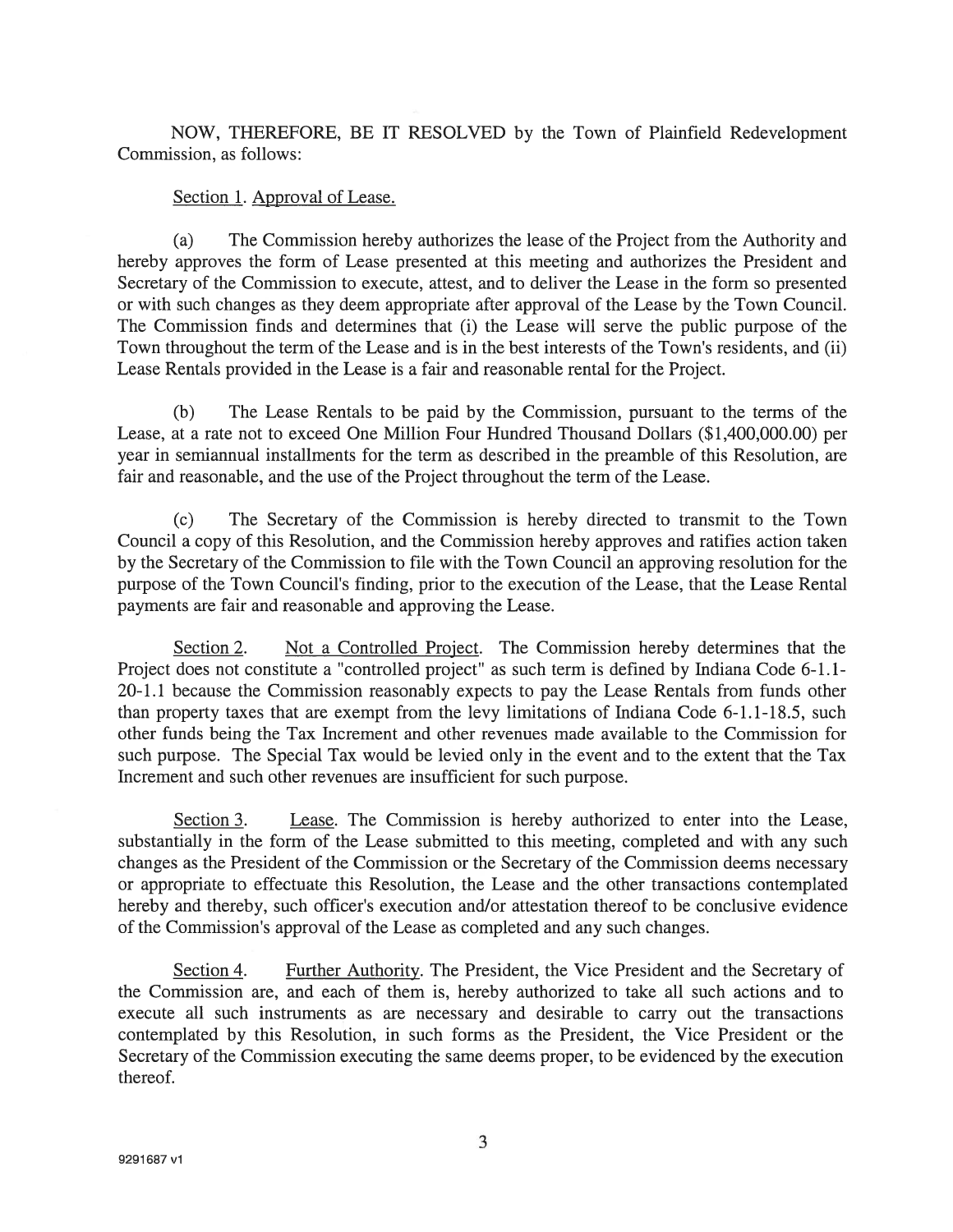Section 5. Recitals; Severability Clause. The recitals (or "whereas" clauses) of this Resolution are essential to this Resolution and are hereby incorporated into this Resolution by this reference. In case any provision of this Resolution is invalid, illegal or unenforceable, the validity, legality and enforceability of the remaining provisions shall not be affected or impaired thereby.

Section 6. Effective Date. This Resolution will be in full force and effect after its adoption by the Commission.